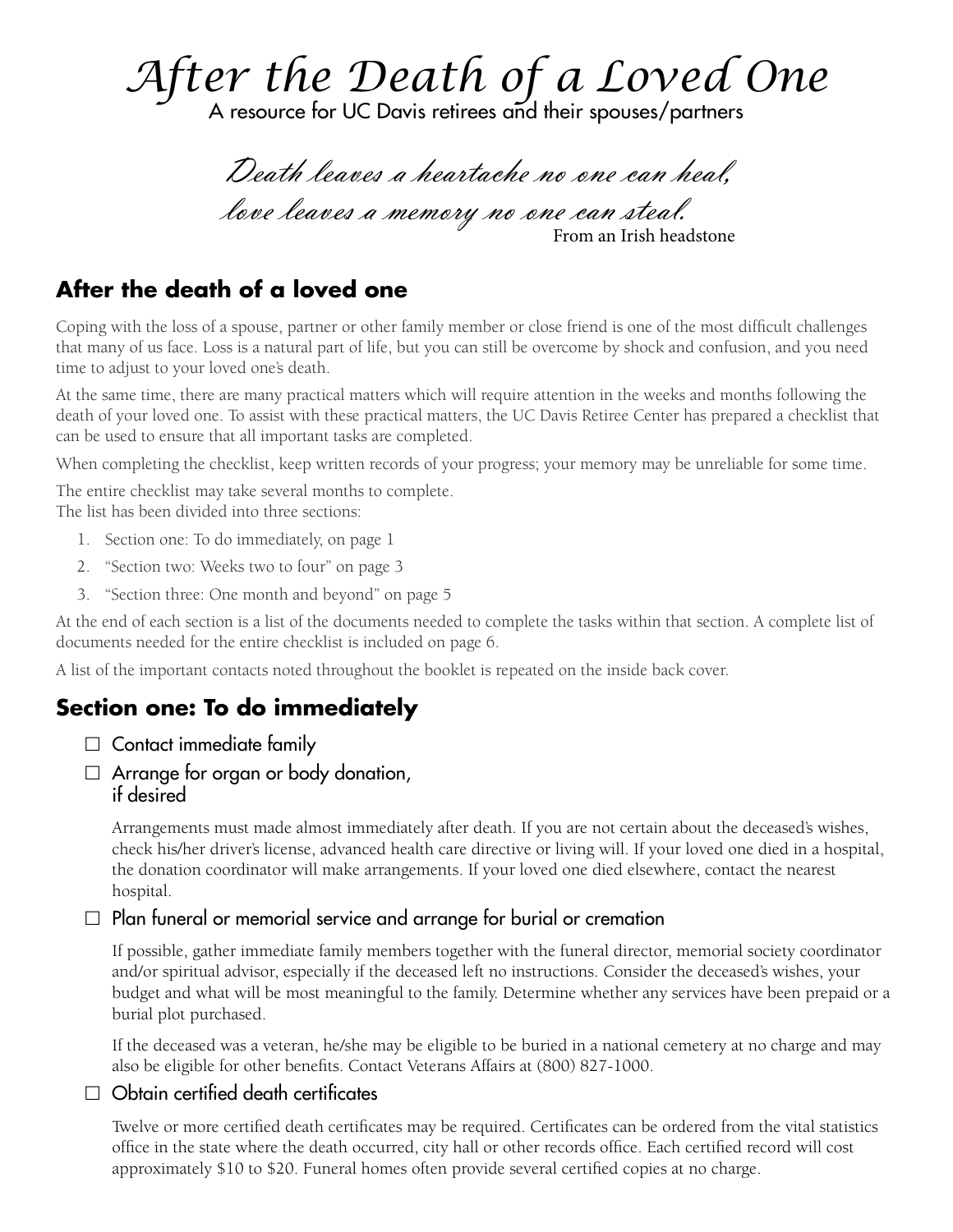## $\Box$  Contact the UC Retirement Administration Service Center (RASC)

The RASC oversees the UC retirement program and coordinates pension and survivor benefits. The decedent is eligible to receive a benefit check in the month of his/her death, but not thereafter. Contacting the RASC immediately will prevent overpayment of benefits.

Call the RASC at (800) 888-8267, ext. 4. In addition to the death certificate, be prepared to provide the following information/documents for the deceased:

- { Name
- O Social Security number
- ${\circ}$  Death certificate (can be a copy)
- { Birth certificate
- { Marriage certificate or state registration of domestic partnership

Be prepared to provide the following information and documents for any surviving family members:

- ${\rm O}$  Name(s)
- ${\circ}$  Address(es)
- ${\circ}$  Social Security number(s)
- ${\rm O}$  Birth certificate(s)
- { Marriage certificate(s)

Approximately three to four weeks after receiving documentation, the RASC will send a written notification of survivor benefits. Be sure that they have the correct mailing address for this.

#### $\Box$  Contact life insurance company(s)

If the decedent had any life insurance policies naming you as beneficiary, contact the company(s) immediately. The policy can provide funding for the funeral expenses. The funeral home can coordinate with the life insurance company. You will need to provide the policy number and a death certificate.

#### $\Box$  Open and inventory safe deposit box, if applicable

In many states, the bank will seal the safety deposit box once it receives notification of a death. If the password or key are not available, the executor will most likely need a court order to open and inventory the contents.

#### $\Box$  Write a death notice or obituary and submit to newspaper(s)

Usually, newspapers charge for obituaries but print death notices free of charge. Be careful about providing too much personal information such as birth date and mother's maiden name. Thieves scan obituaries to obtain information for identity theft.

 $\Box$  Contact other family, friends, colleagues

Allow others to help with this task.

#### $\Box$  Review appointment calendar

Cancel all appointments for the decedent.

#### $\Box$  Keep records of those who send donations, flowers and cards

#### $\Box$  Protect house during memorial service

Ask a neighbor to watch the house during the funeral or memorial service; thieves sometimes scan the papers for funeral times and strike while the house is empty.

#### After the Death of a Loved One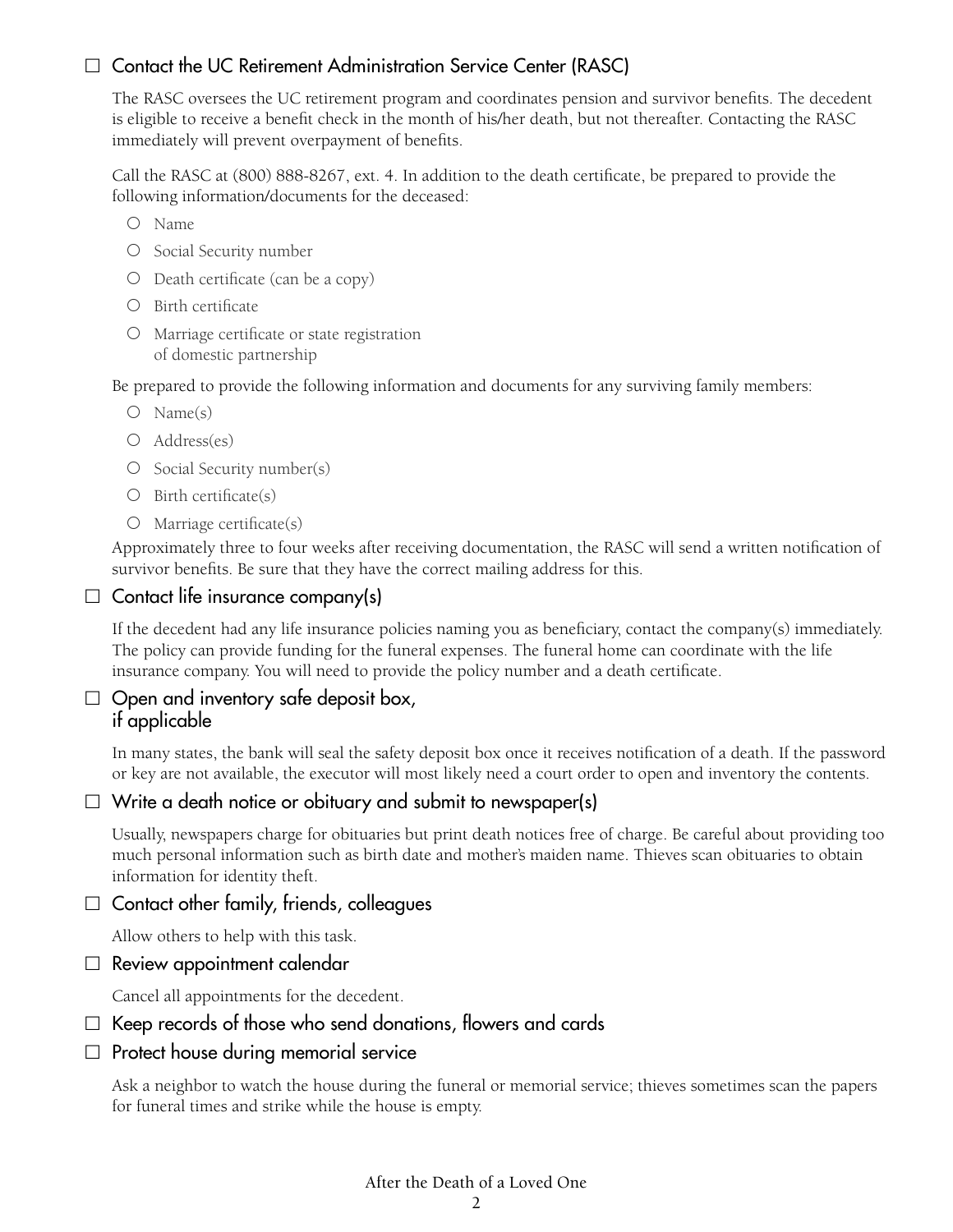# **Documents needed for section one**

- { Contact information for family and friends
- { Advanced health care directive or living will (to check for organ donation wishes)
- { Life insurance policy
- { Death certificates—one for each life insurance company, 10–12 additional for section two and section three tasks
- { Social Security card
- { Marriage certificate or state registration of domestic partnership of decedent
- { Birth certificate of decedent
- ${\circ}$  Name(s), address(es), social security number(s), birth certificate(s) and marriage certificate(s) for surviving family member(s)
- { If the deceased was a veteran, honorable discharge papers and/or VA claim number
- { Appointment calendar for decedent

# **Section two: Weeks two to four**

#### $\Box$  Ensure adequate cash reserves

Check to be sure that you have adequate cash reserves to pay your bills for at least three months. Consult your financial advisor, if you have one.

#### $\Box$  Notify the Social Security Administration

If a funeral director is handling arrangements, he/she will normally notify Social Security. Otherwise, call (800) 772-1213 or contact your local office.

Notifying Social Security promptly can prevent unscrupulous persons from using the decedent's Social Security number fraudulently.

If the decedent was receiving Social Security payments, they must stop because overpayments will require complicated repayment. Even a payment received for the month of death may need to be repaid. Ask about increased survivor benefits for yourself if you are a surviving dependent.

Required documents will include the death certificate, marriage certificate and birth certificates for any dependent children. If your loved one received Medicare, Social Security will inform the program of his/her death.

## $\Box$  Locate will, trust or other estate documents (if available)

Notify the executor and the decedent's attorney and schedule a review of the estate documents. If there is a trust, the estate may avoid probate; the trusteee named in it and the attorney will complete the necessary steps. If there is a will but no trust, the executor named in it and an attorney will have the document admitted into probate court. If the estate will be placed into probate (determined by value of estate) and there is no will or trust, the probate court will name an administrator in place of an executor.

## $\Box$  Notify financial institutions

Notify all financial entities, including UC retirement accounts (contact Fidelity Retirement Services at (866) 682-7767), other retirement accounts, stock accounts, etc. Change ownership of any joint accounts.

Determine whether you are the beneficiary for any accounts. Depending on the type of asset, you may get access to the account or benefit by filling out appropriate forms and providing a copy of the death certificate. If there are complications, the executor could be called upon to assist. If your loved one did not leave a list of accounts, including online passwords, take or send a death certificate to the institutions and ask for assistance.

## After the Death of a Loved One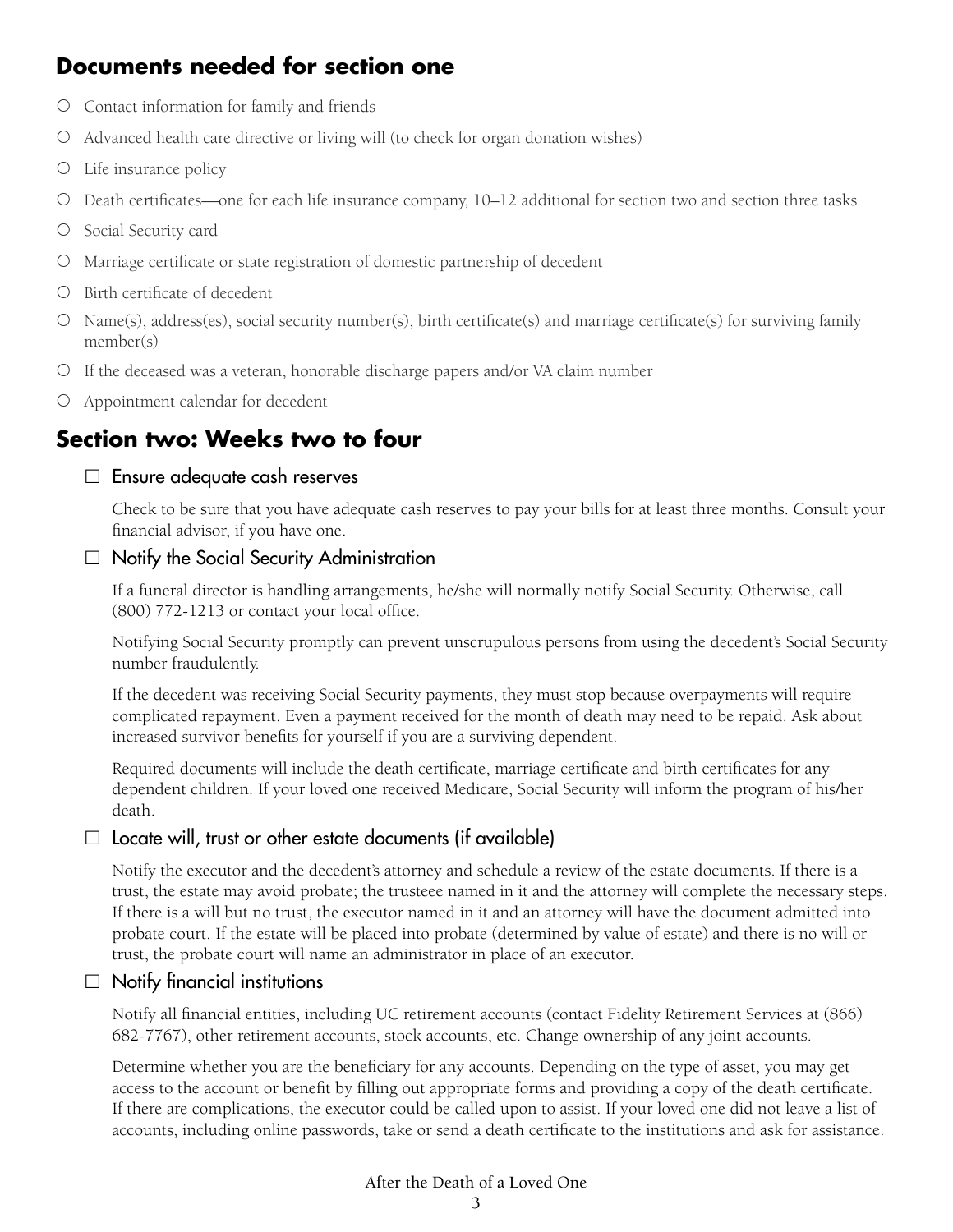#### $\Box$  Notify utility and other service providers

Check your utility bills to be sure all of your utilities are in both of your names. Most companies require your name to be on the account before you are able to act as administrator of the service. Companies often have to shut the service down and then restart it in order to change the name on the account.

## $\Box$  Contact cell phone company

If applicable, locate your spouse's cell phone. Contact the service provider to either remove the decedent's name from a joint account or cancel the service contract for an individual account. You may want to preserve the decedent's voicemail message in another form, as it may be deleted accidentally if the phone malfunctions or the service contract is ended.

#### $\Box$  Notify credit card companies/other debtors

Make a complete list of the decedent's credit cards and debit cards. Notify each institution; most will require a copy of the death certificate. For jointly-held accounts, ask that the decedent's name be removed from the account; for accounts solely in the decedent's name, cancel the account. Ask whether there is any insurance that pays off the account in the event of a cardholder's death. Also check auto loans, credit cards, and mortgages for this type of insurance.

 $\Box$  Check for automatic bill pay and change accounts if necessary

#### $\Box$  Cancel email and website accounts

Close email, social media and other online accounts to help avoid fraud or identity theft, unless you wish to continue using the accounts to stay in contact with family and friends. The procedures for each website will vary.

#### $\Box$  Notify credit reporting agencies

To minimize the chance of identity theft, provide copies of the death certificate to the three major firms — Equifax, (800) 846-5279, Experian (888) 397-3742, and TransUnion (800) 916-8800 — as soon as possible so the account is flagged.

Four to six weeks later, check the decedent's credit history to ensure that no fraudulent activity has transpired.

# **Documents needed for section two**

- { Six or more copies of death certificate
- ${\circ}$  Will, trust or other estate planning documents, if available
- { User names and passwords for online accounts
- ${\rm O}$  Investment accounts [IRAs, 403(b) or 401(k)] plans, mutual funds, brokerage accounts, pensions, etc.)
- { Contact information for credit card companies
- { Contact information for utility companies, cell phone company and other household service providers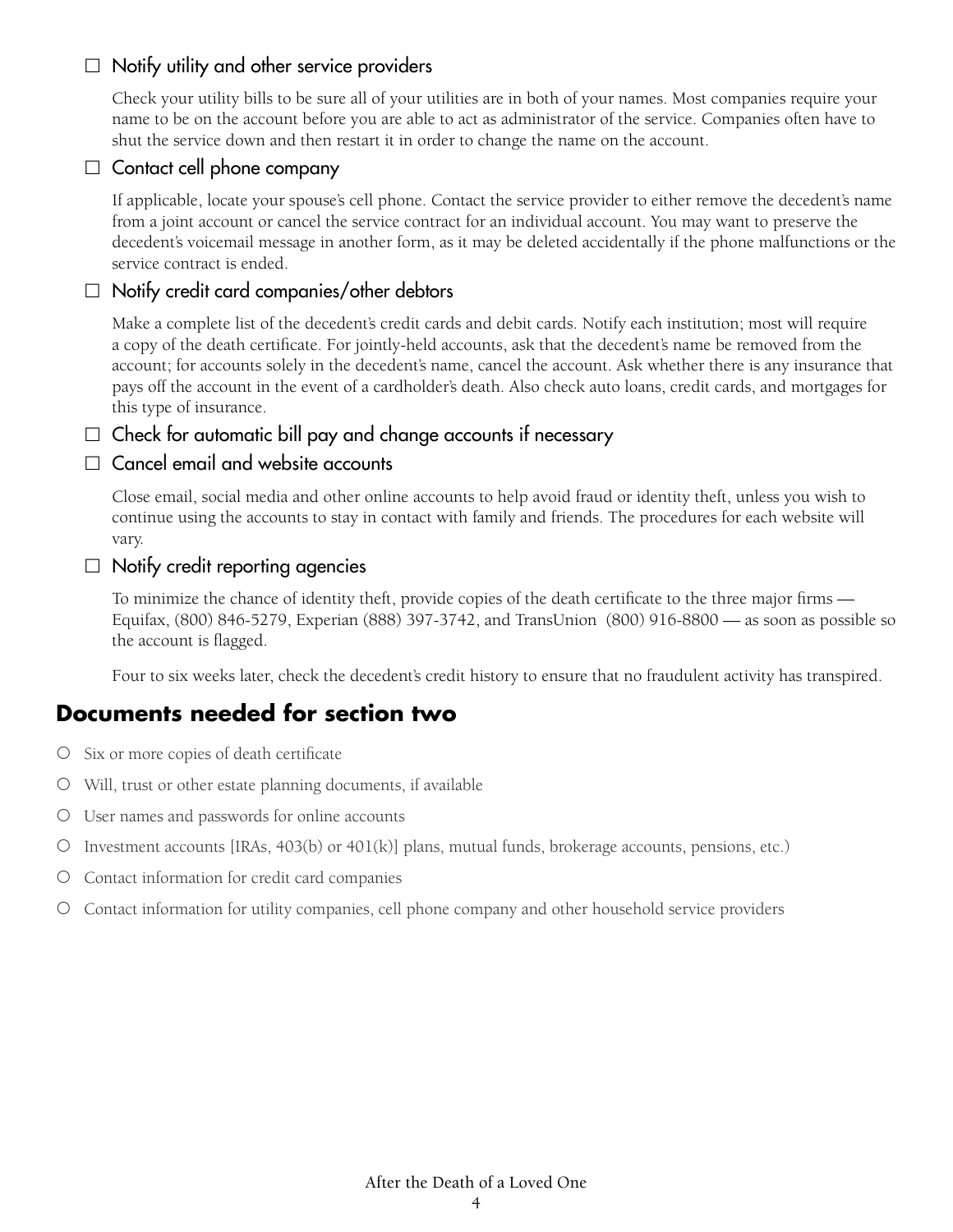# **Section three: One month and beyond**



 $\Box$  Cancel driver's license

Contact the state department of motor vehicles to clear the driver's license record to help prevent identity theft. A copy of the death certificate will be required.

#### $\Box$  Restructure or cancel insurance policies

Contact the providers for homeowners, automobile and other insurances. Claim forms will require a copy of the death certificate.

#### $\Box$  Cancel memberships in organizations

Contact professional organizations, sororities, fraternities or any other organizations of which the decedent was a member.

#### $\Box$  Notify the election board

According to a 2012 Pew Center report, almost two million people on voter registration rolls are dead.

#### $\Box$  Contact a tax preparer

A return will need to be filed. Keep monthly bank statements on all individual and joint accounts that show the account balances on the day of death.

#### $\Box$  Update estate planning documents

Review your own estate plan and update documents such as your will, durable and/or general power of attorney, insurance policies, legal documents, investment plans, etc. and notify executors, trustees, and/or beneficiaries of original document locations.

#### $\Box$  Review your assets

Work with your legal and financial professionals to change any remaining accounts or assets (home, automobile, etc.) that were in both names to new, proper titling and to update any beneficiary designations or emergency contacts.

# **Documents needed for section three**

- { Six or more copies of death certificate
- { Last two year's income tax returns and W-2 forms
- { Additional insurance policies (auto, health, disability, etc.)
- { List of organizations/clubs of which decedent was a member
- { Bank statements that show account balances on date of death
- { Deeds and titles to property
- { Automobile title and registration papers